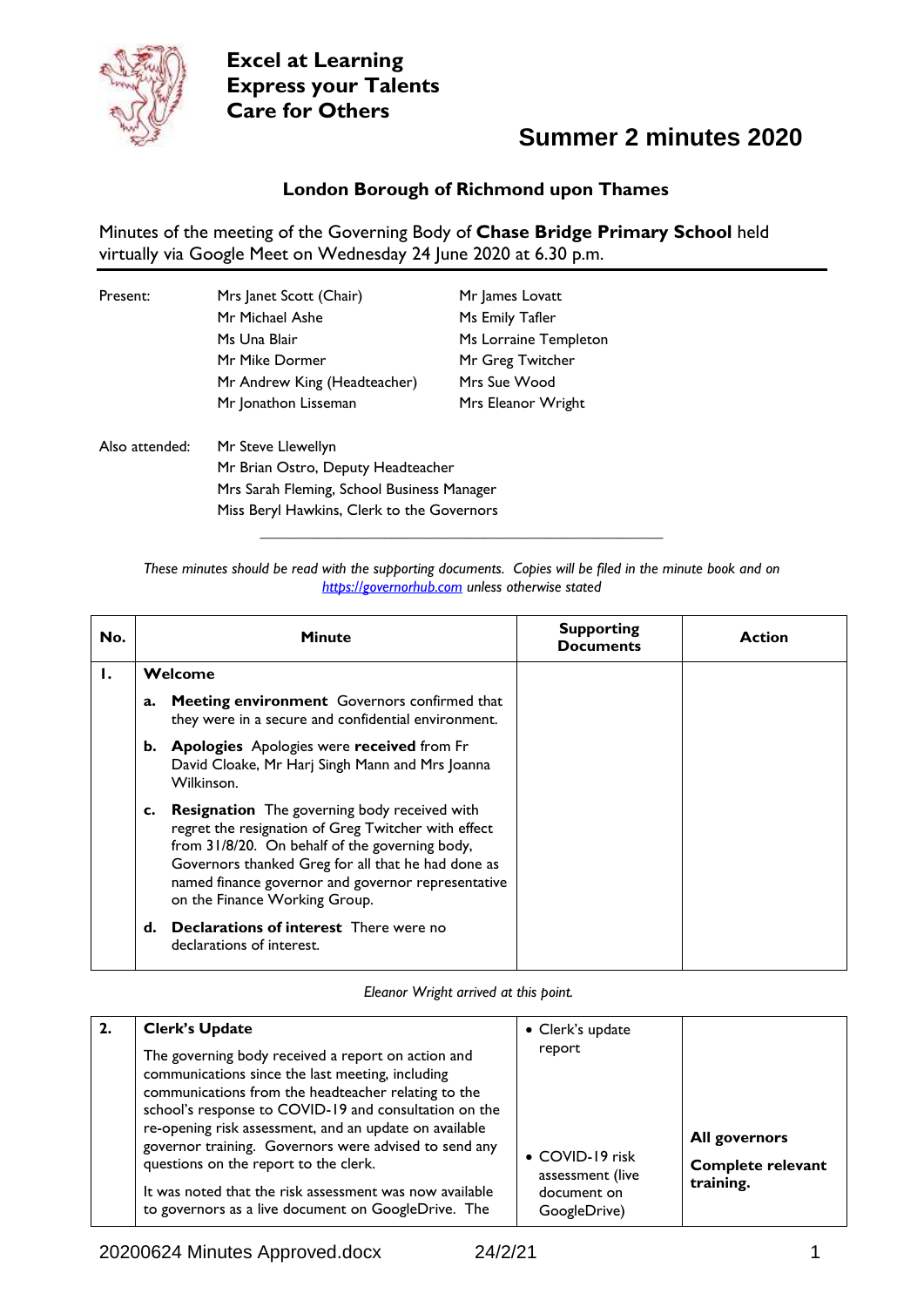

| No. | <b>Minute</b>                                                                                                                                                                                                                                                                                                                                                                                                                                                                                                                                                                                                                                                                                                                                                                                                                                                                                                                                                                                                                                                                                                                                                                                                                                                                                                                                                                                                                                                                                                                                                                                                                                                                                                                                                                                                                                                                                                                                                                                                                                                                                                                                                                                                                                                                               | <b>Supporting</b><br><b>Documents</b>                                                                                                                                                                                                    | <b>Action</b>                                                                  |
|-----|---------------------------------------------------------------------------------------------------------------------------------------------------------------------------------------------------------------------------------------------------------------------------------------------------------------------------------------------------------------------------------------------------------------------------------------------------------------------------------------------------------------------------------------------------------------------------------------------------------------------------------------------------------------------------------------------------------------------------------------------------------------------------------------------------------------------------------------------------------------------------------------------------------------------------------------------------------------------------------------------------------------------------------------------------------------------------------------------------------------------------------------------------------------------------------------------------------------------------------------------------------------------------------------------------------------------------------------------------------------------------------------------------------------------------------------------------------------------------------------------------------------------------------------------------------------------------------------------------------------------------------------------------------------------------------------------------------------------------------------------------------------------------------------------------------------------------------------------------------------------------------------------------------------------------------------------------------------------------------------------------------------------------------------------------------------------------------------------------------------------------------------------------------------------------------------------------------------------------------------------------------------------------------------------|------------------------------------------------------------------------------------------------------------------------------------------------------------------------------------------------------------------------------------------|--------------------------------------------------------------------------------|
|     | governing body agreed that the school had done as much<br>as possible to mitigate risk.                                                                                                                                                                                                                                                                                                                                                                                                                                                                                                                                                                                                                                                                                                                                                                                                                                                                                                                                                                                                                                                                                                                                                                                                                                                                                                                                                                                                                                                                                                                                                                                                                                                                                                                                                                                                                                                                                                                                                                                                                                                                                                                                                                                                     |                                                                                                                                                                                                                                          |                                                                                |
| 3.  | <b>Finance</b><br>Steve Llewellyn and Greg Twitcher presented a report<br>from the Financial Planning Group.<br>Income and Expenditure Update and<br>a.<br>Approval of Final Budget Plan The governing<br>body was surprised to see that the surplus in year 2<br>had decreased and the deficit in year 3 increased and<br>this appeared to be as a result of staff changes that<br>the governing body had been unaware of.<br>While recommending the final 2020/21 budget plan<br>for submission, Greg drew governors' attention to<br>the reduction in the second year projected balance<br>from £38,000 to $£10,000$ since the governing body<br>met in May.<br>The governing body, while acknowledging the<br>reduced balance approved the final 2020/21 budget<br>plan for submission, subject to being presented with<br>a plan at the October meeting on how the deficit<br>would be eliminated and any major discussions on<br>proposed changes being taken to the chair and vice-<br>chair.<br>It was noted that plans for a strategy would be<br>presented later in the meeting as a confidential item.<br>Steve stated that he would transfer the budget plan<br>to the format required by AfC.<br>Governors expressed concern that staff changes that<br>had an impact on the budget had been made without<br>their knowledge. Andrew King stated that he had<br>not made any changes to the staffing structure and<br>that his priority was to ensure enough teachers for<br>classes. The governing body accepted that it might<br>not be practicable for all governors to be consulted<br>prior to appointments being made. However, the<br>governing body agreed that, given the current<br>financial position, the chair and vice-chair should be<br>kept informed of proposed staff appointments and<br>changes, so that they could assure themselves that<br>decisions were being made against the school's value<br>for money statement and financial regulations.<br>Q: Have the vacant TA posts been taken out of<br>the budget for the three years?<br>A: Yes.<br>It was noted that the school was currently employing a<br>supply teacher for one day a week that would not be<br>required from September.<br>Steve Llewellyn stated that AfC required the school to | • June 2020 budget<br>report, including<br>May 2020<br>$\circ$<br>monitoring<br>sheets<br>$\circ$ final 3-year<br>draft budget<br>plan and May<br>monitoring<br>$\circ$ Appendix 2<br>Changes from<br>draft 3 to final<br>draft 4 budget | JS, SF and SL to<br>ensure submission<br>of budget plan by<br>30/6/20 deadline |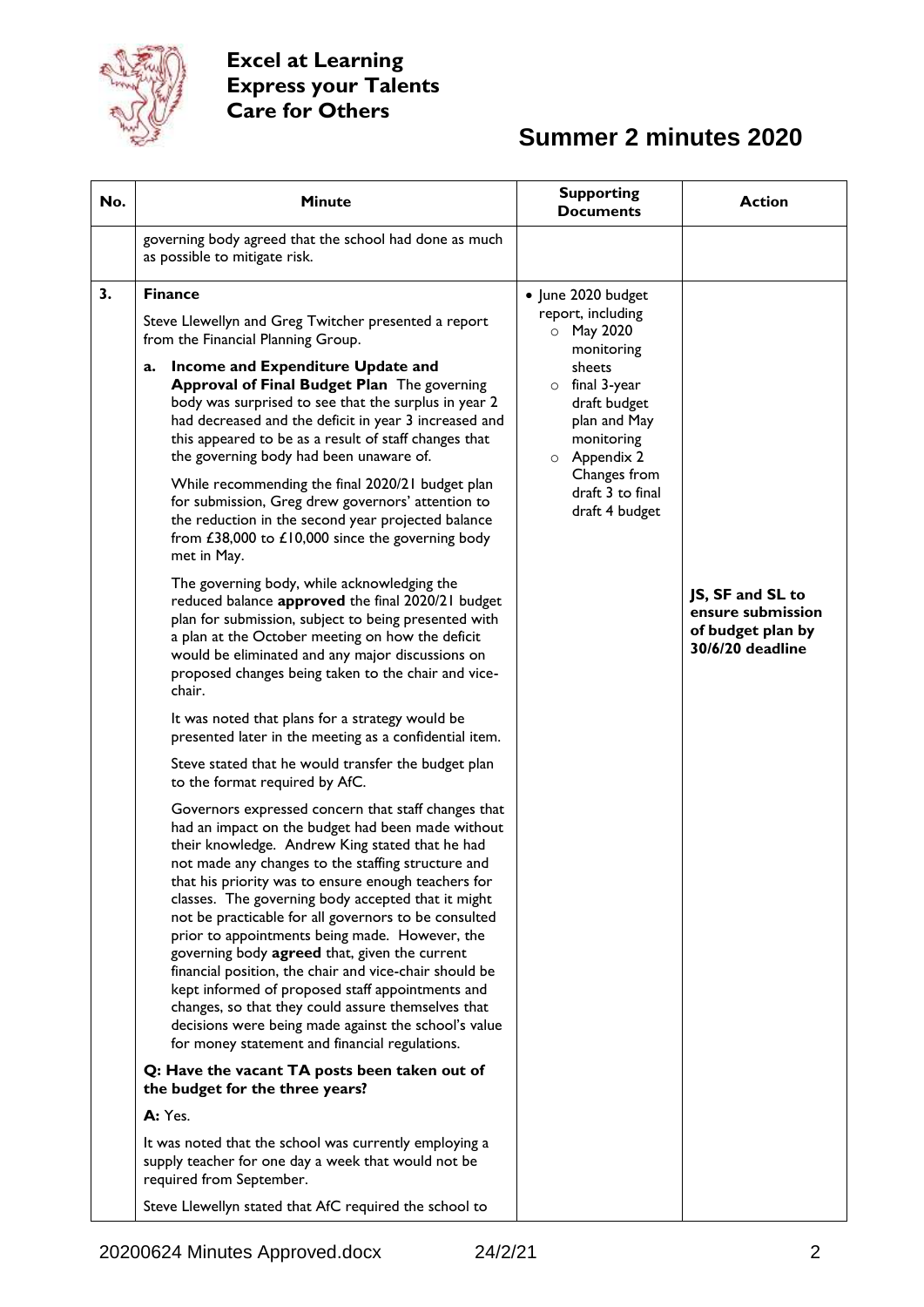

# **Summer 2 minutes 2020**

| No. | <b>Minute</b>                                                                                                                                                                                                                                                                                                                                | <b>Supporting</b><br><b>Documents</b> | Action |
|-----|----------------------------------------------------------------------------------------------------------------------------------------------------------------------------------------------------------------------------------------------------------------------------------------------------------------------------------------------|---------------------------------------|--------|
|     | predict where it thought it would be with the budget in<br>the next three years $-$ the school was expecting a<br>shortfall of income for lettings and clubs, currently of<br>about £51,000, but expenditure looked to be slightly<br>within budget, with the projected revenue carryover for<br>2020/21 climbing back up to about £230,000. |                                       |        |
|     | Q: What is covered in 'bought in professional<br>services'?                                                                                                                                                                                                                                                                                  |                                       |        |
|     | A: It includes sports and PPA (Planning, Preparation and<br>Assessment), SPARK service, agency cover, play<br>therapists and educational psychologists.                                                                                                                                                                                      |                                       |        |

*Steve Llewellyn left the meeting at this point.*

| <b>Review of Contracts</b> The Committee received a<br>b.<br>schedule of current contracts for the school. Greg<br>recommended to the governing body that the<br>Finance Link Governor should review contracts<br>every six months, ensuring that they were being<br>signed off by the right people, as defined in the<br>regulations, and that a report should be made to the<br>governing body. Andrew endorsed the<br>recommendation.                       | • Contract schedule                                    | <b>Finance Link</b><br><b>Governor to report</b><br>to governing body<br>on review of<br>contracts every six<br>months                                                                                     |
|----------------------------------------------------------------------------------------------------------------------------------------------------------------------------------------------------------------------------------------------------------------------------------------------------------------------------------------------------------------------------------------------------------------------------------------------------------------|--------------------------------------------------------|------------------------------------------------------------------------------------------------------------------------------------------------------------------------------------------------------------|
| c. GovernorHub The governing body agreed to<br>continue to use GovernorHub, at an annual cost of<br>£150 from September 2020.                                                                                                                                                                                                                                                                                                                                  |                                                        | <b>SF, BH to ensure</b><br>that GovernorHub<br>contract is renewed                                                                                                                                         |
| Janet Scott commended GovernorHub as a useful<br>source of up-to-date information.                                                                                                                                                                                                                                                                                                                                                                             |                                                        |                                                                                                                                                                                                            |
| d. No. 2 Account The governing body received a<br>monitoring report for the No. 2 Account.                                                                                                                                                                                                                                                                                                                                                                     | • No. 2 account<br>monitoring June                     |                                                                                                                                                                                                            |
| Greg reminded governors that the balance in the<br>No. 2 Account should be kept down to about<br>£5,000. It was noted that the library project, which<br>had been due to take place in the summer term at a<br>cost of £10,000 had not started. The governing body<br>agreed that, in the light of the current financial<br>situation, the project should be put on hold and<br>consideration given to transferring the £10,000 to<br>the main school account. | 2020<br>$\bullet$ No. 2 account<br>projects            | AK, SF to note<br>governing body<br>agreement<br>JS, GT to submit                                                                                                                                          |
| e. Financial Regulations and Scheme of<br>Delegation Janet reported that she had reviewed<br>the Financial Regulations and Scheme of Delegation<br>with Greg, but that the document had yet to be<br>formally reviewed by the school. The governing<br>body agreed that Janet and Greg should submit<br>comments on their review to Sarah Fleming and that<br>the document should be presented to the next<br>meeting of the governing body for approval.      | • Financial Regulations<br>and Scheme of<br>Delegation | comments on<br>review of Financial<br><b>Regulations and</b><br><b>Scheme of</b><br>Delegation to SF.<br><b>SF to submit</b><br><b>Regulations and</b><br><b>Scheme to next</b><br>meeting for<br>approval |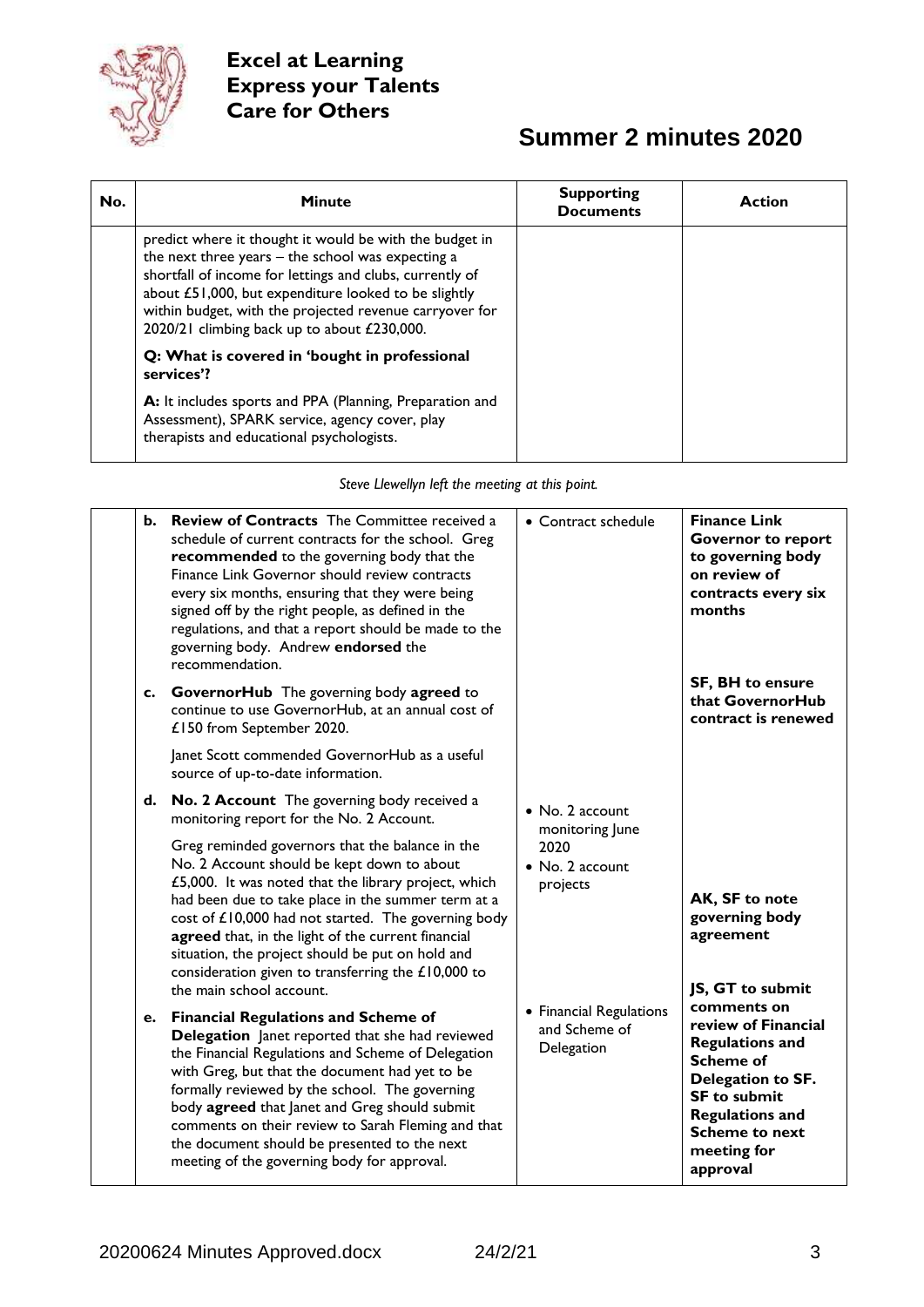

| 4. | <b>Teaching Assistant Deployment</b>                                                                                                                                                                                                                                                                                                                                                                                                                                                                                                              | • Presentation slides                        |
|----|---------------------------------------------------------------------------------------------------------------------------------------------------------------------------------------------------------------------------------------------------------------------------------------------------------------------------------------------------------------------------------------------------------------------------------------------------------------------------------------------------------------------------------------------------|----------------------------------------------|
|    | Kate Gauvain, Assistant Headteacher, gave a presentation<br>to the governing body on the deployment of teaching<br>assistants (TAs), including the evolution of the TA/LSA<br>(Learning Support Assistant) role over time, nationally<br>and at Chase Bridge; funding for support for children with<br>special educational needs (SEN); deployment decisions;<br>effective deployment of TAs and research by the<br>Education Endowment Fund; the Chase Bridge model<br>following a review of deployment of TAs and the reasons<br>for the model. | • Link to Education<br><b>Endowment Fund</b> |
|    | Kate stated that:                                                                                                                                                                                                                                                                                                                                                                                                                                                                                                                                 |                                              |
|    | The school valued its TAs and the evolving strategy<br>٠<br>would help to ensure that they did the best for the<br>child as well as offering a satisfying career $-$ a number<br>had progressed to qualified teacher status.                                                                                                                                                                                                                                                                                                                      |                                              |
|    | As the model evolved TAs were becoming even<br>٠<br>more valued - working collaboratively towards<br>better outcomes for pupils by helping them to<br>become independent learners and therefore<br>equipped for the transition to secondary school.                                                                                                                                                                                                                                                                                               |                                              |
|    | Parents were supportive of the changes in TA<br>٠<br>deployment.                                                                                                                                                                                                                                                                                                                                                                                                                                                                                  |                                              |
|    | Kate stated that she would be happy to provide an<br>overview of the TA exercise she had conducted to any<br>governor who had been unable to attend the meeting.                                                                                                                                                                                                                                                                                                                                                                                  |                                              |
|    | Q: Could the problems with the ways that TAs<br>have been employed be overcome by training?                                                                                                                                                                                                                                                                                                                                                                                                                                                       |                                              |
|    | A: It takes time for the model to become embedded.                                                                                                                                                                                                                                                                                                                                                                                                                                                                                                |                                              |
|    | Q: There are children who are never on task<br>unless a teacher is with them. How will the<br>Quality First model work in such cases without<br>disrupting the whole class?                                                                                                                                                                                                                                                                                                                                                                       |                                              |
|    | A: In some cases the TA will need to spend a lot of time<br>with the child initially. The child will be required to go<br>through a self-help checklist before asking the teacher for<br>help. The model will not work for every child - some<br>need to recognise themselves as a learner. Needs are<br>very varied - one child came with 10 hours of support<br>and the school successfully applied for 10 additional<br>hours.                                                                                                                 |                                              |
|    | Q: It is reassuring to know that the school is using<br>the Quality First model. The model works best<br>when the teacher and TA work well together.<br>The more you spread TAs the more difficult it is<br>for them to work with teachers. Planning and<br>collaboration time are needed. Have you<br>considered these things?                                                                                                                                                                                                                   |                                              |
|    | A: We have also introduced the phase structure. We try<br>to make sure that TAs can be available for part of PPA<br>time. We are keen to support TAs to develop skills.                                                                                                                                                                                                                                                                                                                                                                           |                                              |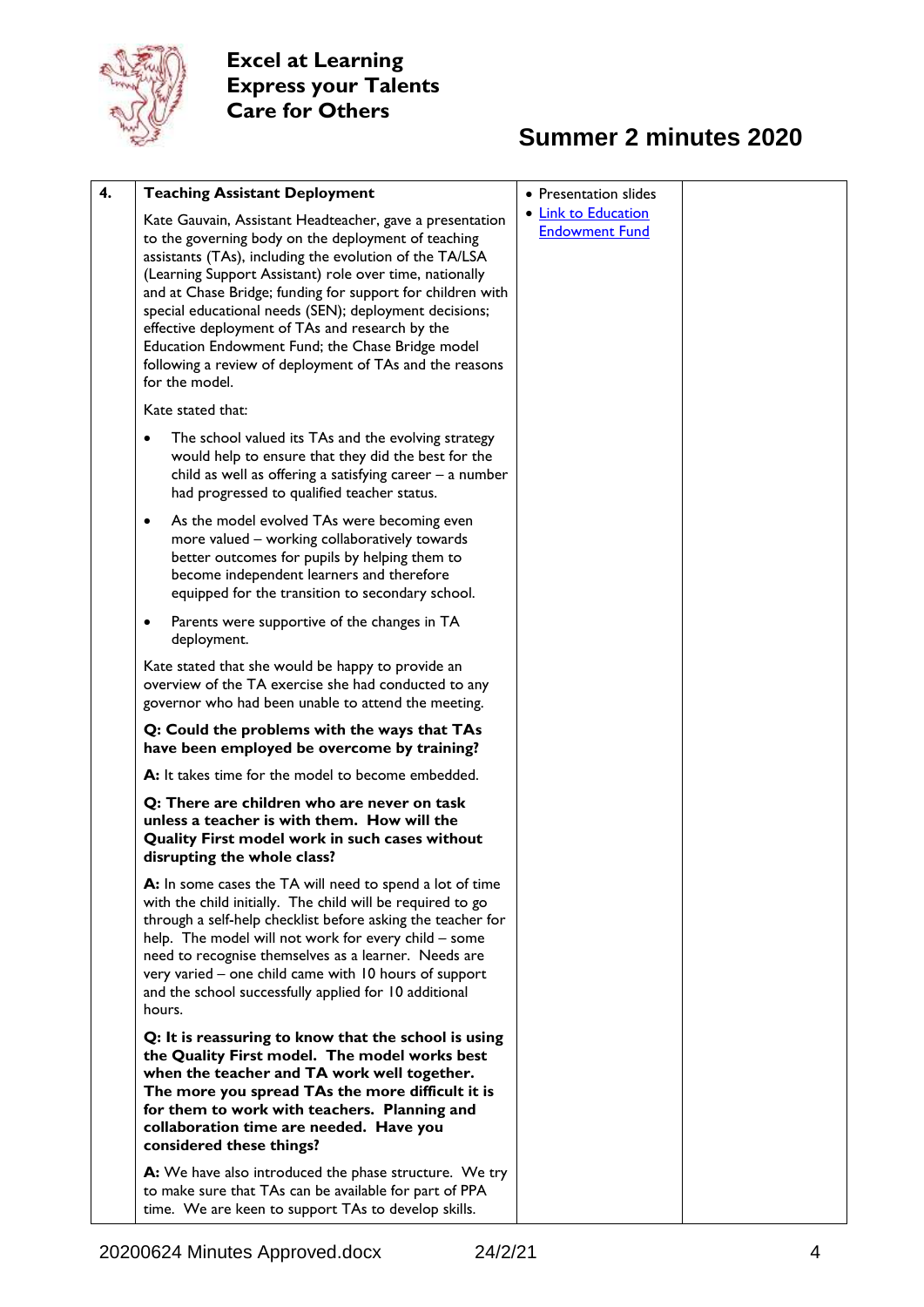

|    | During the Monday morning assembly TAs were going to<br>their classrooms - we have now asked them to use this<br>as planning time.                                                                                                                                                                                                   |                                                     |                                                                             |
|----|--------------------------------------------------------------------------------------------------------------------------------------------------------------------------------------------------------------------------------------------------------------------------------------------------------------------------------------|-----------------------------------------------------|-----------------------------------------------------------------------------|
|    | Janet stated that governors would be able to ask further<br>questions during the confidential item.                                                                                                                                                                                                                                  |                                                     | <b>BH</b> to make                                                           |
|    | It was agreed that the presentation slides should be<br>uploaded to GovernorHub.                                                                                                                                                                                                                                                     |                                                     | presentation slides<br>available on                                         |
|    | Kate was thanked for her presentation.                                                                                                                                                                                                                                                                                               |                                                     | <b>GovernorHub</b>                                                          |
| 5. | <b>CONFIDENTIAL ITEM - Strategic Planning</b><br>(Staffing)                                                                                                                                                                                                                                                                          | See confidential<br>minutes                         |                                                                             |
|    | Sue Wood left the meeting during discussion of this item and<br>was subsequently unable to re-join for technical reasons.                                                                                                                                                                                                            |                                                     |                                                                             |
|    | See Confidential Minutes 1.                                                                                                                                                                                                                                                                                                          |                                                     |                                                                             |
| 6. | Leadership and Management (L&M)                                                                                                                                                                                                                                                                                                      |                                                     |                                                                             |
|    | L&M Update The L&M Report was received. The<br>a.<br>SIP report was noted.                                                                                                                                                                                                                                                           | • L&M Report                                        |                                                                             |
|    | b. Summer I SIP Review The report of Charis<br>Penfold, School Improvement Partner was noted.                                                                                                                                                                                                                                        | • Summer I SIP report<br>on virtual meeting         |                                                                             |
|    | c. Safeguarding The governing body noted that<br>changes to Keeping Children Safe in Education would<br>be implemented from September 2020. Janet<br>agreed to provide governors with a summary of the<br>changes when available. Andrew stated that there<br>were references to safeguarding in his weekly<br>updates to governors. | with SLT, chair and<br>vice-chair                   | JS to provide<br>summary of<br>changes to KCSIE<br>effective from<br>1/9/20 |
|    | d. Review of Nursery Offer The governing body<br>considered a report on plans to increase the number<br>of places in the nursery. It was noted that this would<br>be part of the plan for reducing the deficit.                                                                                                                      | • Increasing numbers<br>in our nursery<br>provision |                                                                             |
|    | Mike Dormer thanked Sarah for her hard work on<br>the plans and for an interesting report.                                                                                                                                                                                                                                           |                                                     |                                                                             |
|    | Sarah stated that:                                                                                                                                                                                                                                                                                                                   |                                                     |                                                                             |
|    | • She had been talking to schools that had<br>implemented different options.<br>• Provision needed to meet the wants and needs of<br>the cohort.<br>• The changes would have been intended to begin<br>from September 2020, but due to the pandemic<br>that would not be possible, but a January start<br>might be possible.         |                                                     |                                                                             |
|    | Greg recommended that Steve Llewellyn should be<br>involved in the modelling. Sarah confirmed that<br>Steve was already involved.                                                                                                                                                                                                    |                                                     |                                                                             |
|    | Q: Who will you canvass? Will you include<br>younger siblings as well as parents with children in<br>the nursery?                                                                                                                                                                                                                    |                                                     |                                                                             |
|    | A: We will start with the nursery and may include others<br>later.                                                                                                                                                                                                                                                                   |                                                     |                                                                             |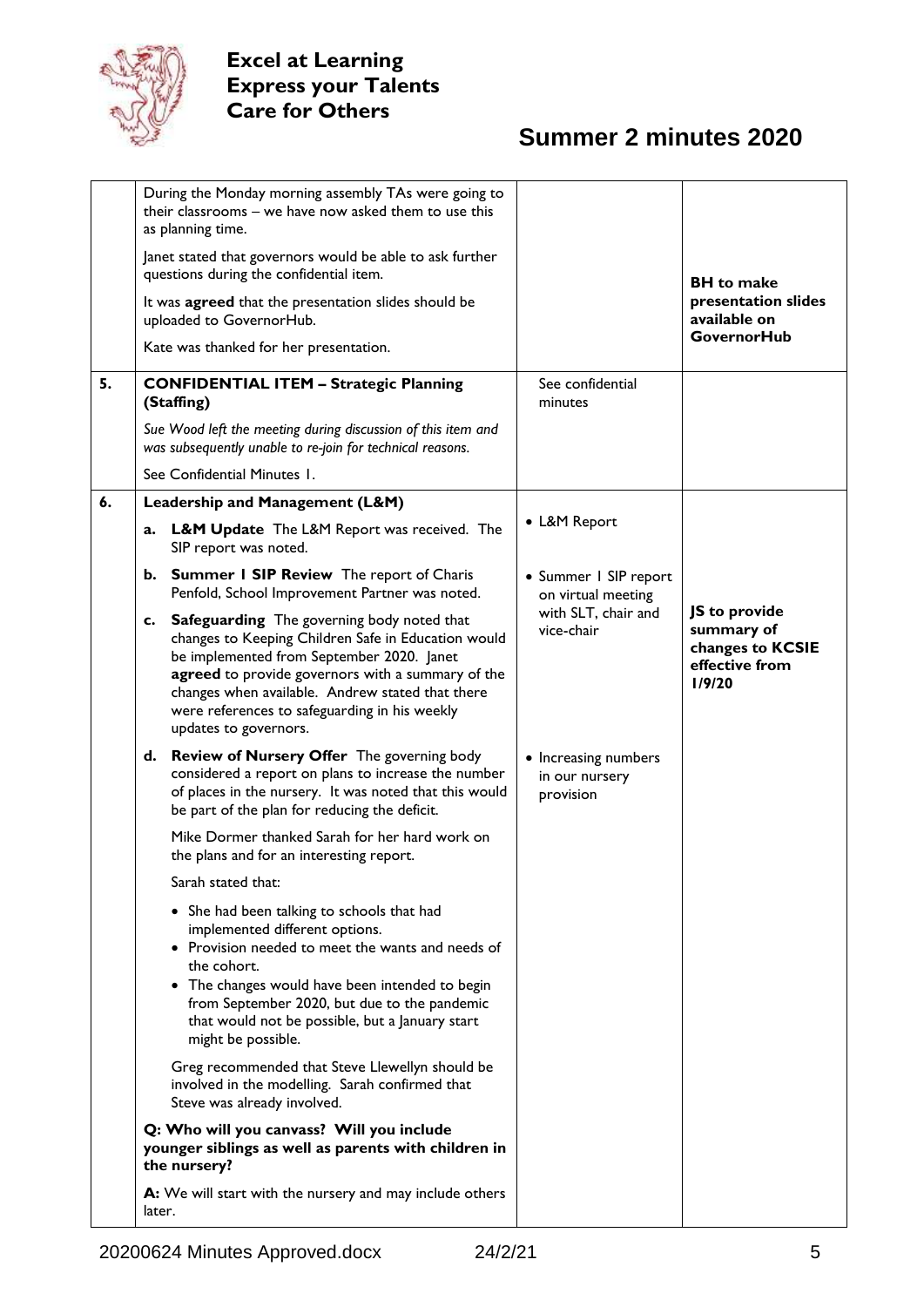

|    |    | Q: Will the provision be term time only?                                                                                                                                                                                                                                                                                                                                         |                                                                       |                                                                                                     |
|----|----|----------------------------------------------------------------------------------------------------------------------------------------------------------------------------------------------------------------------------------------------------------------------------------------------------------------------------------------------------------------------------------|-----------------------------------------------------------------------|-----------------------------------------------------------------------------------------------------|
|    |    | A: Yes. At the moment. We have discussed different<br>options and would like to set up to compete with the<br>private sector. In the short term that is not realistic in<br>the current circumstances. In the short term we will<br>highlight the proposals to the new cohort and may be<br>able to make an offer from January 2021. We are acting<br>quickly with that in view. |                                                                       |                                                                                                     |
|    |    | e. School Term and Holiday Dates 2021/22 The<br>governing body approved the school's proposed<br>school term and holiday dates for 2021/22.                                                                                                                                                                                                                                      | • Proposed school<br>term and holiday<br>dates 2021/22                |                                                                                                     |
|    | f. | Link Governor Visits It was noted that no<br>governors had communicated with their link lead.<br>Governors were encouraged to e-mail their link<br>member of staff before the end of term.                                                                                                                                                                                       |                                                                       | <b>Linked Governors</b><br>to arrange to<br>contact their Link<br>Leaders before the<br>end of term |
|    |    | The governing body agreed that governors should<br>submit comments to the clerk on the SeeSaw video<br>by Friday 26 June 2020 and that they should be<br>submitted to Caroline Chadwick the following week.                                                                                                                                                                      |                                                                       | All governors to<br>submit comments<br>to the clerk on the<br>SeeSaw video by                       |
|    | g. | <b>Review of School Website Michael Ashe</b><br>reported that he had reviewed the school website<br>for compliance and the few minor suggestions he had<br>made had been addressed.                                                                                                                                                                                              | • Behaviour and Anti-<br>bullying Policy with<br>COVID-19<br>addendum | 26/6/20                                                                                             |
|    | h. | <b>Policy Review - Behaviour and Anti-bullying</b><br><b>Policy</b> The revised Behaviour and Anti-bullying<br>Policy was approved by the governing body.                                                                                                                                                                                                                        |                                                                       |                                                                                                     |
|    | i. | <b>Compliance</b> It was noted that compliance was up<br>to date.                                                                                                                                                                                                                                                                                                                | • Compliance Tracker<br>report                                        |                                                                                                     |
| 7. |    | <b>Governing Body</b>                                                                                                                                                                                                                                                                                                                                                            |                                                                       |                                                                                                     |
|    | a. | <b>Chair's update</b> The governing body received an<br>update from the Chair, including recommendations<br>relating to GB action plans, The Key for School<br>Governors, the governing body self-evaluation, and<br>link governors and visits.                                                                                                                                  | • Chair's update<br>report                                            |                                                                                                     |
|    |    | b. Election of Chair and Vice-chair Mike Dormer<br>was elected chair and Michael Ashe vice-chair for<br>2020/21.                                                                                                                                                                                                                                                                 |                                                                       |                                                                                                     |
|    | c. | Membership of panels and groups and named<br>governor roles Governors considered the<br>vacancies for named governors:                                                                                                                                                                                                                                                           |                                                                       |                                                                                                     |
|    |    | • James Lovatt and Jonathon Lisseman volunteered<br>for the Pay and Performance Management Panel.<br>• Jonathon volunteered for safeguarding or<br>recruitment and selection.                                                                                                                                                                                                    |                                                                       |                                                                                                     |
|    |    | It was noted that the governing body would need to<br>prioritise succession planning and governors would<br>need to undertake training to enable them to cover<br>for other roles in case of an emergency.                                                                                                                                                                       |                                                                       | Newly named<br>governors to<br>complete training<br>as appropriate                                  |
|    |    |                                                                                                                                                                                                                                                                                                                                                                                  |                                                                       |                                                                                                     |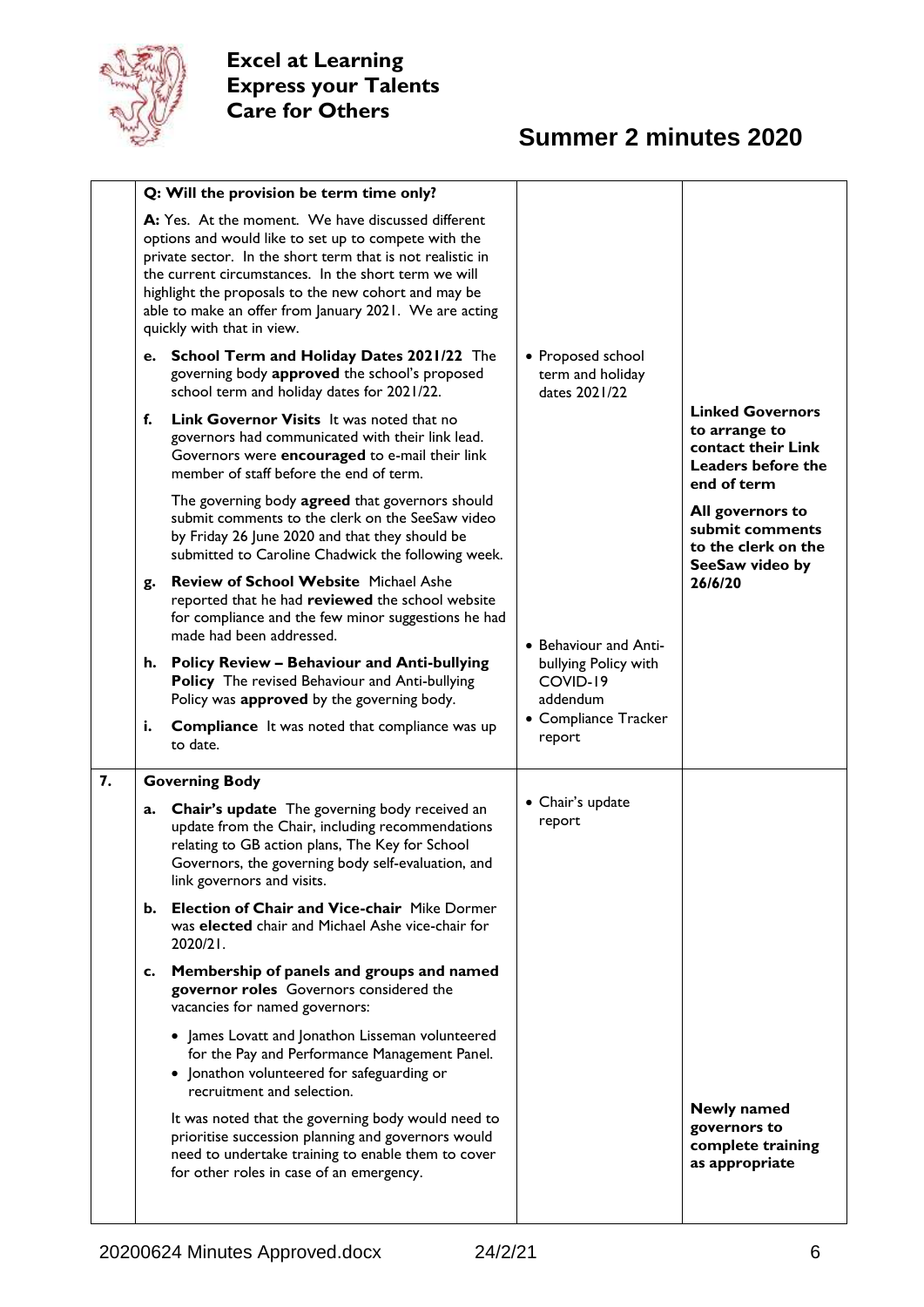

# **Summer 2 minutes 2020**

|    | Q to Greg: How long did it take you to learn the<br>finance role:                                                                                                                                                                                                                                                                                                                                                                                                                                            |                                                                                                                     |                                                                                                    |
|----|--------------------------------------------------------------------------------------------------------------------------------------------------------------------------------------------------------------------------------------------------------------------------------------------------------------------------------------------------------------------------------------------------------------------------------------------------------------------------------------------------------------|---------------------------------------------------------------------------------------------------------------------|----------------------------------------------------------------------------------------------------|
|    | A: Having had some previous experience of school<br>governance and with Steve Llewellyn doing an excellent<br>job of keeping everyone involved the role had not been<br>difficult to learn. The role involves challenging the<br>headteacher on financial matters and to advising on how<br>to bring matters to the governing body so that they can<br>be confident with the numbers.                                                                                                                        |                                                                                                                     | AK, SF to note GB                                                                                  |
|    | The governing body agreed that the school should retain<br>the services of Steve Llewellyn.                                                                                                                                                                                                                                                                                                                                                                                                                  |                                                                                                                     | recommendation                                                                                     |
|    | Q to Janet: How likely is it that the governing<br>body would be able to recruit governors as chair,<br>vice-chair or someone who could provide financial<br>confidence?                                                                                                                                                                                                                                                                                                                                     |                                                                                                                     |                                                                                                    |
|    | A: The number of people applying to be governors has<br>recently risen. School governance is an opportunity for<br>people who have been made redundant to increase their<br>skill-set and employees recognise that the role offers a<br>CPD opportunity. You are likely to be looking for<br>someone who already has experience of governance: the<br>role of chair is a difficult role to take on for a new<br>governor. Use of community noticeboards and word of<br>mouth are often the best way forward. |                                                                                                                     |                                                                                                    |
| d. | <b>SWOT Analysis and Governing Body Action</b><br>Plan The governing body received the governing<br>body self-evaluation SWOT analysis compiled by<br>Janet and the governing body action plans for<br>2019/20 and 2020/21. It was agreed that these<br>should be deferred for consideration at the next<br>meeting after review by Mike. Mike thanked Janet<br>for the analysis, which would provide a useful guide<br>of what needed to be done.                                                           | • Governing Body self-<br>evaluation summary<br>• GB action plan<br>2019/20<br>• Proposed GB action<br>plan 2020/21 | <b>MD to review GB</b><br>action plan and<br>present to<br>governing body at<br>meeting on 7/10/20 |
| e. | <b>Link Governor arrangements</b> The governing<br>body received a proposal from Janet for link<br>governor arrangements and a draft simpler visit<br>template for consideration by the governing body at<br>a future meeting.                                                                                                                                                                                                                                                                               | • Proposal for link<br>governor<br>arrangements<br>• Draft governor visit<br>template                               | Governing body to<br>review link<br>governor<br>arrangements                                       |
| f. | <b>Appointment of Independent Adviser The</b><br>governing body confirmed the appointment of<br>Charis Penfold as the independent adviser for the<br>performance management of the headteacher,<br>subject to her being appointed as the school's School<br>Improvement Partner.                                                                                                                                                                                                                             | • Current governing<br>body membership                                                                              |                                                                                                    |

*Kate Gauvain left the meeting at this point.*

| <b>Governors' Day</b> Janet stated that Linda Waghorn<br>g.<br>could be available for a governors' day on 16<br>September 2020 to be held remotely or later in the<br>term when it might be possible to be in school. Janet<br>stated that she would put Mike in touch with Linda<br>so that an arrangement could be confirmed. | JS to put MD in<br>touch with LW.<br><b>MD</b> to confirm<br><b>Governors' Day</b><br>arrangements with<br>LW |
|---------------------------------------------------------------------------------------------------------------------------------------------------------------------------------------------------------------------------------------------------------------------------------------------------------------------------------|---------------------------------------------------------------------------------------------------------------|
|---------------------------------------------------------------------------------------------------------------------------------------------------------------------------------------------------------------------------------------------------------------------------------------------------------------------------------|---------------------------------------------------------------------------------------------------------------|